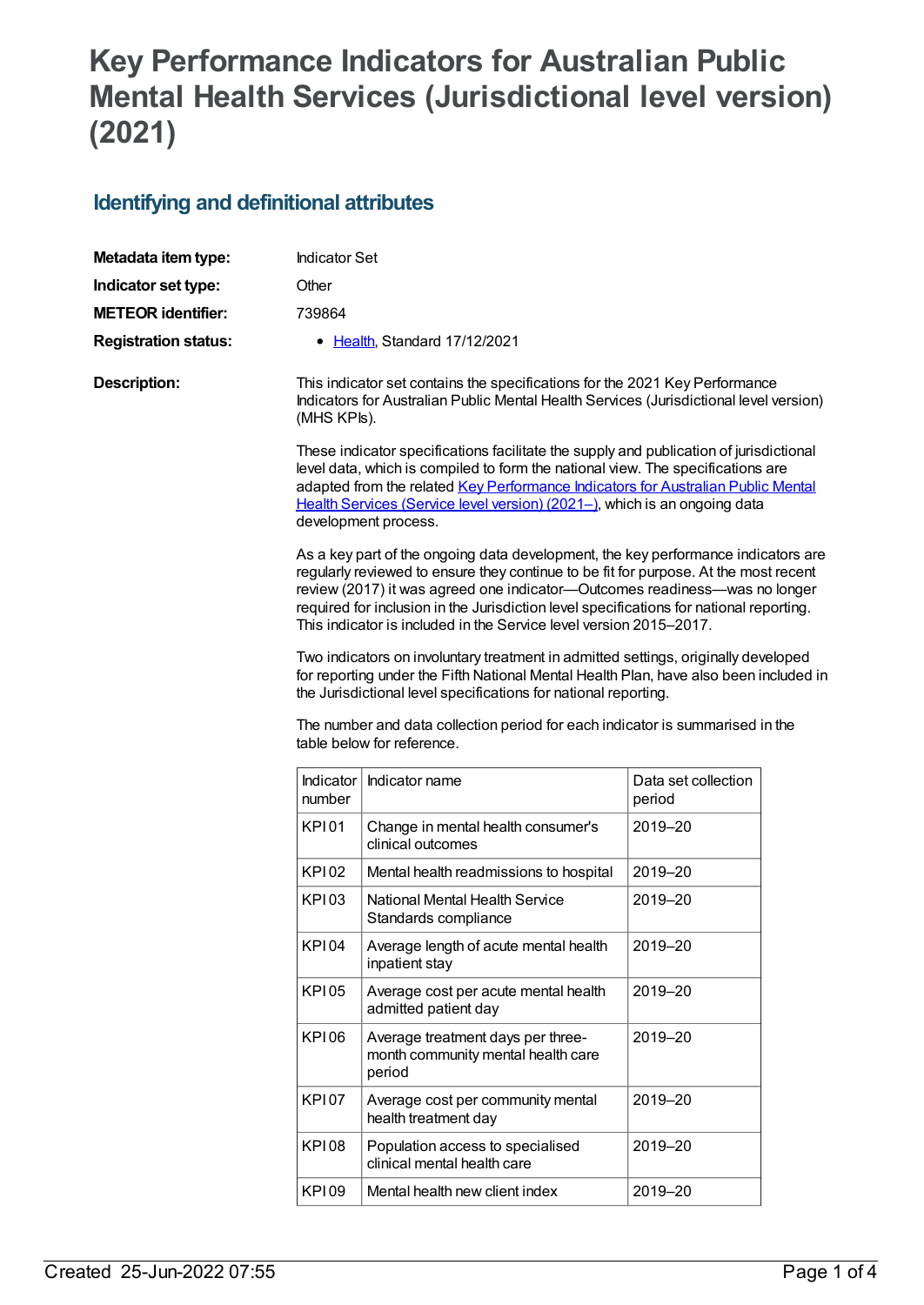| <b>KPI10</b>       | Comparative area resources                            | Not yet specified<br>for national<br>reporting |
|--------------------|-------------------------------------------------------|------------------------------------------------|
| <b>KPI11</b>       | Admission preceded by community<br>mental health care | 2019-20                                        |
| <b>KPI12</b>       | Post-discharge community mental<br>health care        | 2019-20                                        |
| <b>KPI13</b>       | Mental health consumer outcomes<br>participation      | Not yet specified<br>for national<br>reporting |
| <b>KPI14</b>       | Outcomes readiness                                    | Removed from the<br>set in 2017                |
| <b>KPI15</b>       | Seclusion rate                                        | 2020-21                                        |
| <b>KPI16</b>       | Restraint rate                                        | $2020 - 21$<br>Added to the set in<br>2018     |
| KPI 17a            | Involuntary hospital treatment                        | 2019-20<br>Added to the set in<br>2021         |
| KPI <sub>17b</sub> | Involuntary patient days                              | 2019-20<br>Added to the set in<br>2021         |

## **Relational attributes**

| Related metadata<br>references: | See also Key Performance Indicators for Australian Public Mental Health Services<br><u>(2021)</u>                                       |  |
|---------------------------------|-----------------------------------------------------------------------------------------------------------------------------------------|--|
|                                 | • Health, Standard 17/12/2021                                                                                                           |  |
|                                 | Supersedes Key Performance Indicators for Australian Public Mental Health<br>Services (Jurisdictional level version) (2020)             |  |
|                                 | • Health, Standard 13/01/2021                                                                                                           |  |
|                                 | Has been superseded by Key Performance Indicators for Australian Public Mental<br>Health Services (Jurisdictional level version) (2022) |  |
|                                 | • Health. Recorded 06/04/2022                                                                                                           |  |
|                                 | See also Key Performance Indicators for Australian Public Mental Health Services                                                        |  |

See also Key [Performance](https://meteor.aihw.gov.au/content/742456) Indicators for Australian Public Mental Health Services (Service level version) (2021–)

• [Health](https://meteor.aihw.gov.au/RegistrationAuthority/12), Standard 17/12/2021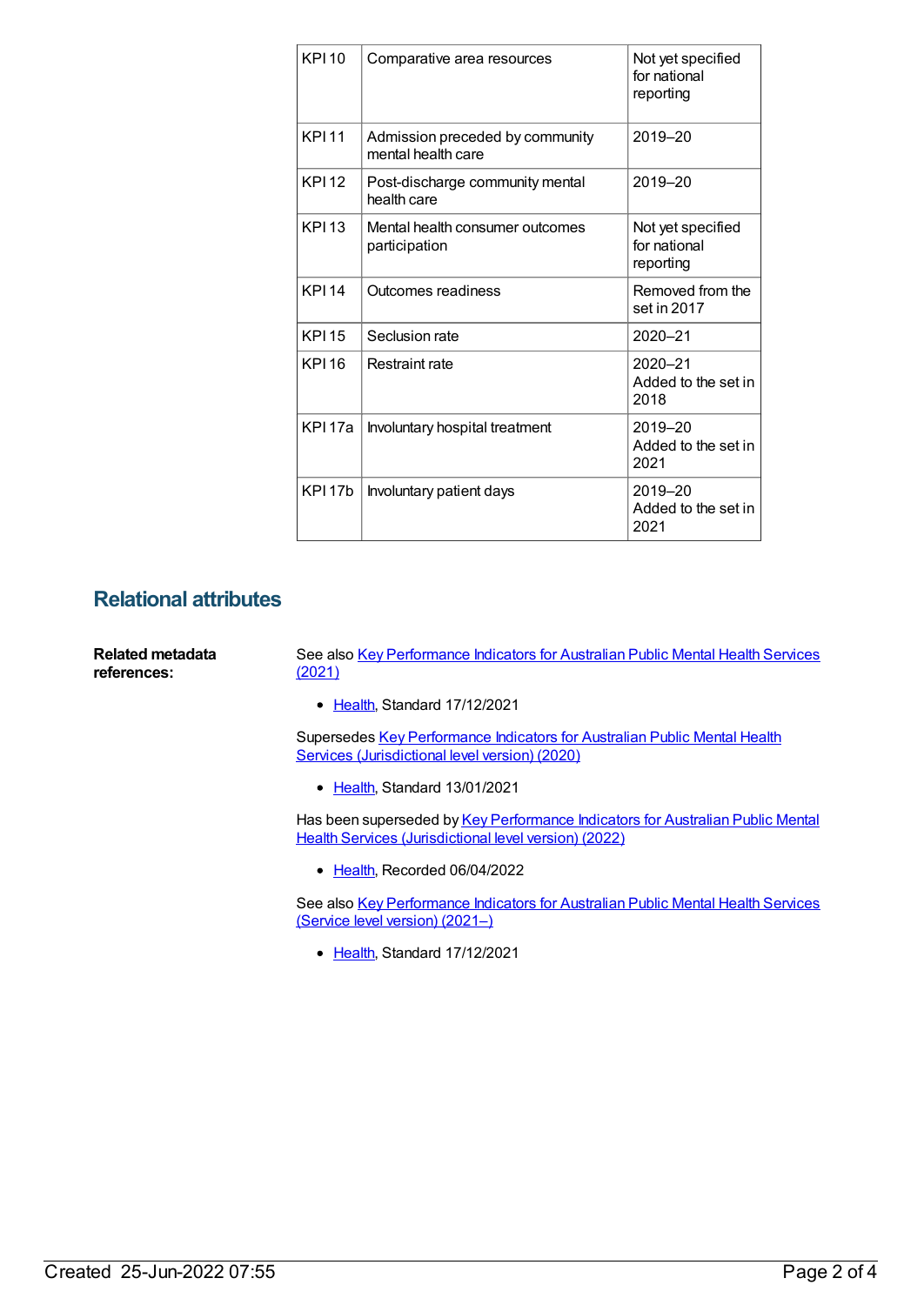**Indicators linked to this Indicator set:**

KPIs for [Australian](https://meteor.aihw.gov.au/content/739867) Public Mental Health Services: PI 01J – Change in mental health consumer's clinical outcomes, 2021 [Health](https://meteor.aihw.gov.au/RegistrationAuthority/12), Standard 17/12/2021

KPIs for Australian Public Mental Health Services: PI 02J – Mental health [readmissions](https://meteor.aihw.gov.au/content/739871) to hospital, 2021 [Health](https://meteor.aihw.gov.au/RegistrationAuthority/12), Standard 17/12/2021

KPIs for [Australian](https://meteor.aihw.gov.au/content/739876) Public Mental Health Services: PI 03J – National Mental Health Service Standards compliance, 2021 [Health](https://meteor.aihw.gov.au/RegistrationAuthority/12), Standard 17/12/2021

KPIs for [Australian](https://meteor.aihw.gov.au/content/739878) Public Mental Health Services: PI 04J – Average length of acute mental health inpatient stay, 2021 [Health](https://meteor.aihw.gov.au/RegistrationAuthority/12), Standard 17/12/2021

KPIs for [Australian](https://meteor.aihw.gov.au/content/739880) Public Mental Health Services: PI 05J – Average cost per acute mental health admitted patient day, 2021 [Health](https://meteor.aihw.gov.au/RegistrationAuthority/12), Standard 17/12/2021

KPIs for Australian Public Mental Health Services: PI 06J – Average treatment days per [three-month](https://meteor.aihw.gov.au/content/739882) community mental health care period, 2021 [Health](https://meteor.aihw.gov.au/RegistrationAuthority/12), Standard 17/12/2021

KPIs for [Australian](https://meteor.aihw.gov.au/content/739885) Public Mental Health Services: PI 07J – Average cost per community mental health treatment day, 2021 [Health](https://meteor.aihw.gov.au/RegistrationAuthority/12), Standard 17/12/2021

KPIs for Australian Public Mental Health Services: PI 08J – [Population](https://meteor.aihw.gov.au/content/739887) access to specialised clinical mental health care, 2021 [Health](https://meteor.aihw.gov.au/RegistrationAuthority/12), Standard 17/12/2021

KPIs for [Australian](https://meteor.aihw.gov.au/content/739889) Public Mental Health Services: PI 09J – Mental health new client index, 2021 [Health](https://meteor.aihw.gov.au/RegistrationAuthority/12), Standard 17/12/2021

KPIs for Australian Public Mental Health Services: PI 11J – [Admission](https://meteor.aihw.gov.au/content/739893) preceded by community mental health care, 2021 [Health](https://meteor.aihw.gov.au/RegistrationAuthority/12), Standard 17/12/2021

KPIs for Australian Public Mental Health Services: PI 12J – [Post-discharge](https://meteor.aihw.gov.au/content/739895) community mental health care, 2021 [Health](https://meteor.aihw.gov.au/RegistrationAuthority/12), Standard 17/12/2021

KPIs for [Australian](https://meteor.aihw.gov.au/content/739898) Public Mental Health Services: PI 15J – Seclusion rate, 2021 [Health](https://meteor.aihw.gov.au/RegistrationAuthority/12), Standard 17/12/2021

KPIs for [Australian](https://meteor.aihw.gov.au/content/739900) Public Mental Health Services: PI 16J – Restraint rate, 2021 [Health](https://meteor.aihw.gov.au/RegistrationAuthority/12), Standard 17/12/2021

KPIs for Australian Public Mental Health Services: PI 17aJ – [Involuntary](https://meteor.aihw.gov.au/content/739902) hospital treatment, 2021 [Health](https://meteor.aihw.gov.au/RegistrationAuthority/12), Standard 17/12/2021

KPIs for Australian Public Mental Health Services: PI 17bJ – [Involuntary](https://meteor.aihw.gov.au/content/739904) patient days, 2021 [Health](https://meteor.aihw.gov.au/RegistrationAuthority/12), Standard 17/12/2021

## **Collection and usage attributes**